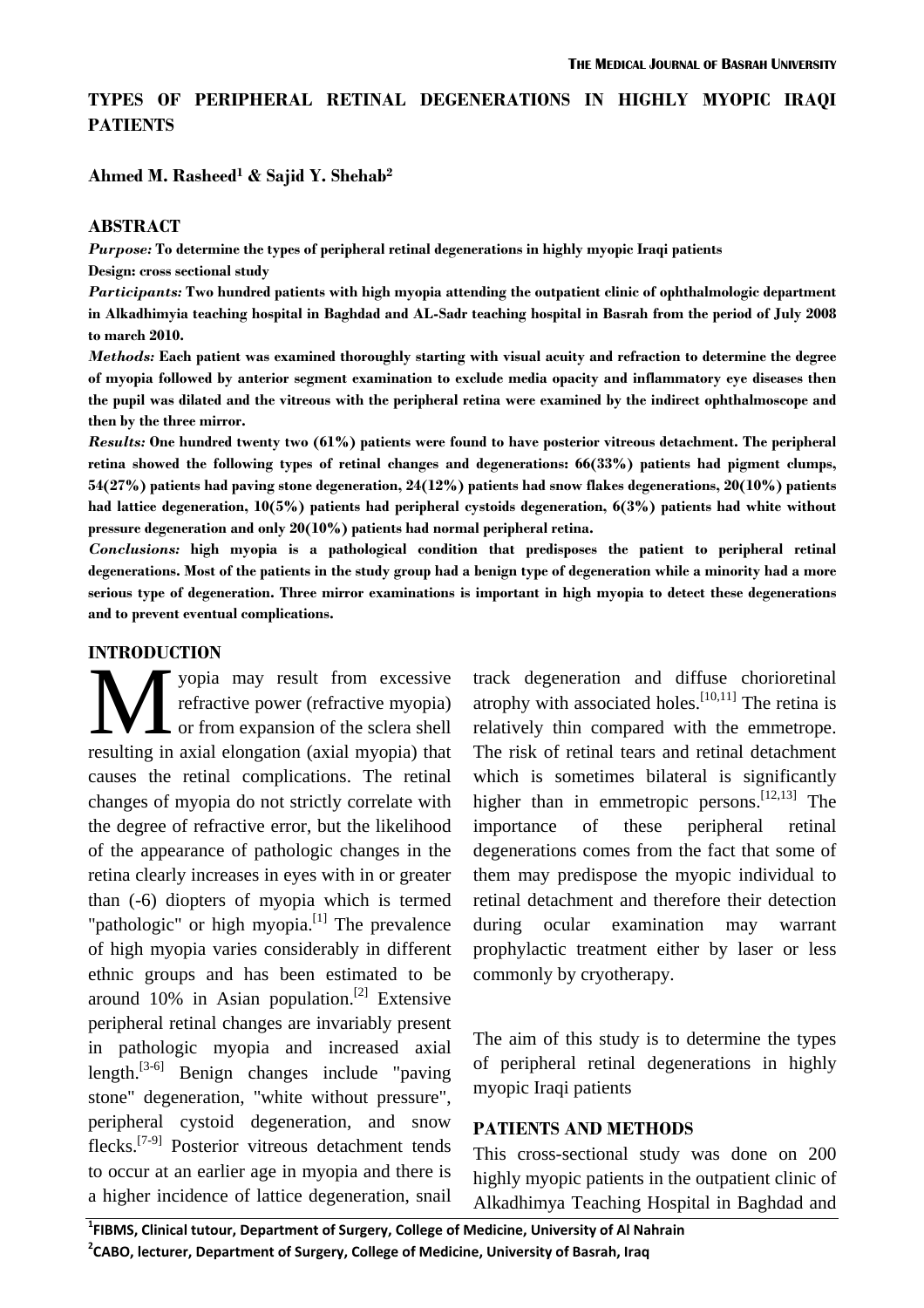Al-Sadr Teaching Hospital in Basrah, from the period of July 2008 to March 2010. Either the right or the left eye of each patient was chosen. We have excluded highly myopic patients with significant ocular media opacity, refractive myopia, myopes with previous retinal laser treatment, myopic patients with uveitis, previous trauma or surgery, aphakic myopes and symptomatic patients with floaters or photopsia. The patients were subjected to full examination including visual acuity test with Snellen chart, refraction to determine the degree of myopia using **"Heine"** retinoscopy and **"Tomey"** autorefractokeratometry, slit lamp examination, pupil dilation with tropicamide 1% and phenylphrine 10% eye drops then retinal examination by indirect ophthalmoscope and **"Goldman"** three mirror lens with the use of hydroxy propyl methyl cellulose. Children were excluded from the study because of difficulty in their examination.

## **RESULTS**

The 200 patients included in this study ranged in age from 20-70 years (mean age 41.45 ±13.87). One-hundred sixteen patients were females while 84 patients were males (Table-1).

| Table 1. Age and sex distribution of patients |  |  |
|-----------------------------------------------|--|--|
|-----------------------------------------------|--|--|

|              | <b>Male</b> |       | <b>Female</b> |       |  |
|--------------|-------------|-------|---------------|-------|--|
|              | No.         | %     | No.           | %     |  |
| $20 - 29$    | 10          | 11.9  | 30            | 25.9  |  |
| 30-39        | 23          | 27.4  | 22            | 19.0  |  |
| 40-49        | 33          | 39.3  | 13            | 11.2  |  |
| 50-59        | 3           | 3.6   | 45            | 38.8  |  |
| 60-70        | 15          | 17.9  | 6             | 5.2   |  |
| <b>Total</b> | 84          | 100.0 | 116           | 100.0 |  |

**P‐value ≤ 0.001**

The myopic refractive error ranged from  $-6$ diopter to  $-25$  diopter (mean refractive error is  $13.21 \pm 8.43$ ) (Table-2).

|  |                   | Table 2. Degree of refractive error in |  |
|--|-------------------|----------------------------------------|--|
|  | examined patients |                                        |  |

| <b>Refractive error</b> | NO. | $\%$ |
|-------------------------|-----|------|
| $(-6) - (-10)$ D        | 83  | 41.5 |
| $(-11) - (-15)$ D       | 61  | 30.5 |
| $(-16) - (-20)$ D       | 34  | 17   |
| $(-21) - (-25)$ D       | 22  | 11   |
| <b>Total</b>            | 200 | 100  |

**P ≤ 0.001**

Examination with the three mirror revealed that 122(61%) eyes examined had posterior vitreous detachment (PVD) while PVD was absent in 78 eyes (39%) as shown in (Table-3).

 *Table 3. Distribution of PVD with age* 

| Age          | <b>PVD</b> |       | <b>NO PVD</b> |       |  |
|--------------|------------|-------|---------------|-------|--|
| group        | No.        | ℅     | No.           | ℅     |  |
| 20-29        | 15         | 12.3  | 25            | 32.1  |  |
| 30-39        | 25         | 20.5  | 20            | 25.6  |  |
| 40-49        | 31         | 25.4  | 15            | 19.2  |  |
| 50-59        | 35         | 28.7  | 13            | 16.7  |  |
| 60-70        | 16         | 13.1  | 5             | 6.4   |  |
| <b>Total</b> | 122        | 100.0 | 78            | 100.0 |  |

#### **P‐value ≤0.05**

Examination of the peripheral retina revealed the following retinal changes: 66 eyes (33%) had pigment clumps, 54 eyes (27%) had paving stone degeneration, 24 eyes (12%) had snow flecks degenerations, 20 eyes (10%) had lattice degeneration, 10 eyes (5%) had peripheral cystoids degeneration and 6 eyes (3%) had white without pressure degeneration of the peripheral retina (Table-4).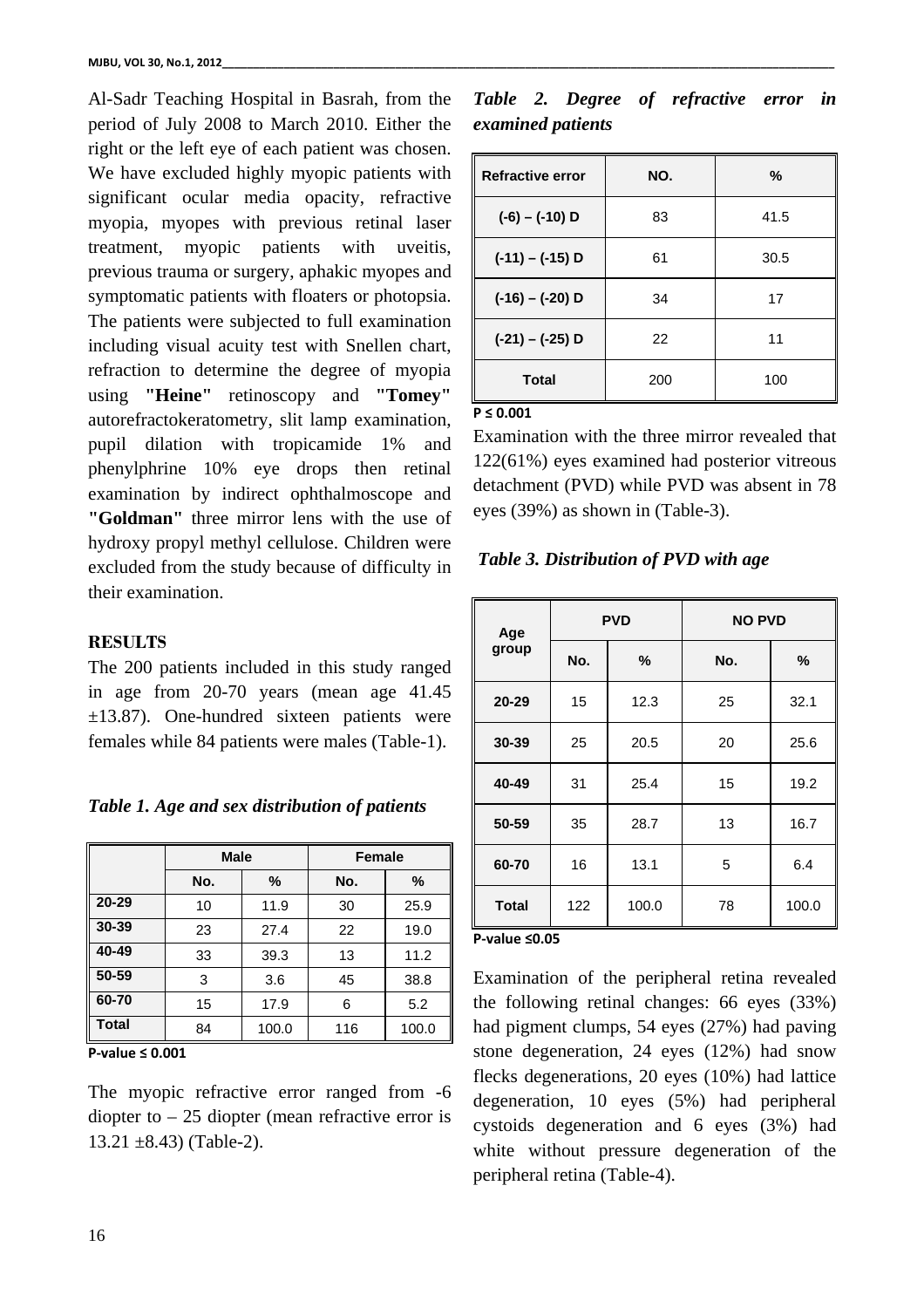# *Table 4. Types of peripheral retinal changes in the study group*

| <b>Peripheral retinal changes</b>         | NO. | %   |
|-------------------------------------------|-----|-----|
| <b>Pigment clump</b>                      | 66  | 33  |
| <b>Paving stone</b>                       | 54  | 27  |
| <b>Snow flecks</b>                        | 24  | 12  |
| Lattice                                   | 20  | 10  |
| <b>Peripheral cystoid</b><br>degeneration | 10  | 5   |
| White without pressure                    | 6   | 3   |
| <b>Normal</b>                             | 20  | 10  |
| Total                                     | 200 | 100 |

## **DISCUSSION**

Epidimiological studies have demonstrated increased prevalence of peripheral retinal degenerations in association with high myopia and increased axial length. $[14]$  Among the different types of peripheral retinal degenerations in high myopia, lattice degeneration is the most important peripheral retinal degeneration, which can predispose to rhegmatogenous retinal detachment. This is because retinal tears can develop at the posterior and lateral margins of the lattice degeneration caused by strong vitreo-retinal adhesions following posterior vitreous detachment.<sup>[14]</sup> This study shows that 61% of patients had posterior vitreous detachment (PVD). This value is very close to that obtained by Hikichi et al, in which it was  $62.3\%$ .<sup>[15]</sup> Other clinical studies show that the incidence of PVD was found to be 53% in persons older than age 50 and 65% in those over age 65.<sup>[16]</sup> It is well known that PVD is more common in myopes occurring 10 years earlier than in emmetropic and hyperopic. Fifty four patients (27%) in the current study had paving stone degeneration which is a yellowish white area sometimes surrounded by hypertrophic retinal pigment epithelium. They are never the site of primary retinal break and they do not warrant any form of treatment. It was reported that paving stone degeneration is present in 22% of adult patients and is bilateral in 38% of them and prevalence increases markedly with increased age. $\left[17\right]$  The figure of this study is higher probably because it considers the highly myopic patients only, while the other study considered the general population. In the current study, 20 patients (10%) had lattice degeneration. Other studies show that lattice degeneration is present in nearly 7% of adult eyes.<sup>[18]</sup> However, this figure is in the general population. A cross-sectional prevalence survey conducted by Lam et al in Hong Kong demonstrated that the prevalence of lattice degeneration in highly myopic patients is 12.2%. This value clearly exceeds that obtained in our study.<sup>[19]</sup> This difference may be attributed to ethnic variations and to the small number of patients in the current study. The peripheral retina was normal in 66 eyes (33%) except for the presence of clumps of pigmentation scattered in the retinal periphery Pigment clumps is an innocent event that does not predispose to retinal break formation. Another type of degeneration that was found in (12%) of patients is snow flakes which is a benign condition except when it is arranged in bands, that is called (snail track) degeneration that may be associated with large trophic holes. Peripheral cystoids degeneration was found in (5%) only, while Malley et al reported that this degeneration is present in almost all adults after the age of 20 years.<sup>[20]</sup> This is a great difference that is difficult to explain it. Perhaps ethnic variation plays a role. Retinal holes may form in this type of degeneration although it rarely leads to retinal detachment. The last type of degeneration was white without pressure, which was found in (3%) in which the retina has a translucent grey appearance that may lead to giant tears. This type of degeneration is not related to myopia. From this study it can be concluded that high myopia is a pathological condition that predisposes the individual to a variety of complications. One of the important complications is peripheral retinal degeneration, which could be benign or serious. This study shows that benign peripheral retinal degeneration is the most prevalent while the